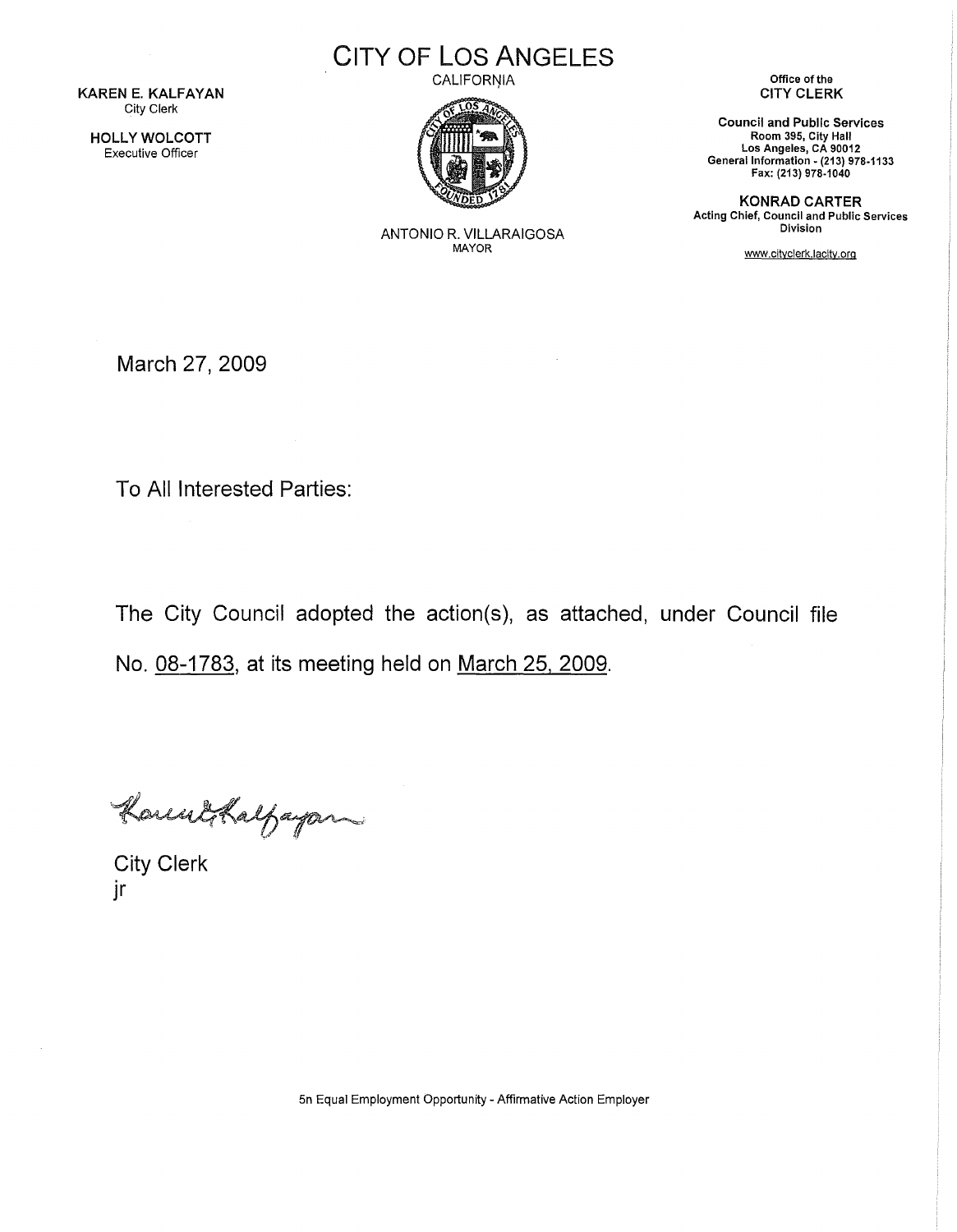## **TO THE COUNCIL OF THE CITY OF LOS ANGELES**

**Your** 

## **PUBLIC WORKS COMMITTEE**

## **reports as follows:**

PUBLIC WORKS COMMITTEE REPORT relative to runaway film and television production in the City of Los Angeles.

Recommendations for Council action, as initiated by Motion (Garcetti - Greuel):

- 1. INSTRUCT the City Administrative Officer (CAO), Chief Legislative Analyst (CLA), and Office of Finance (Finance) to develop criteria for providing a tax credit or tax incentive program to film productions that locate in the City of Los Angeles, contingent upon the approval of a tax incentive or credit program by the State of California and including criteria for local benefit such as job creation and identification of a funding source.
- 2. INSTRUCT the Department of Finance, CAO, and CLA to evaluate the effectiveness of the Entertainment and Multimedia Tax Incentive and recommend changes to the incentive that would assist with the retention of entertainment productions.
- 3. REQUEST the Los Angeles Department of Water and Power (LADWP) to:
	- a. Develop a plan to establish a utility nodes pilot program for key Downtown Los Angeles locations that will include access to electricity and data, procedures to manage these nodes and make them available to film productions (such as security, access, and billing), and evaluation procedures to determine the effectiveness of this program.
	- b. Identify the location of these key nodes for this pilot program in consultation with the film industry; the 1st, 9th and 14th Council Districts; the Downtown community; and the City's film permit coordinator, with a priority on parking base camp locations.
	- c. Report back to the Committee in 60 days with any actions and recommended approvals needed to implement this program.
	- d. Report back to the Committee in six months concerning implementation of the demonstration program and assessment of other areas of the City where this program could be implemented in the future.
- 4. ESTABLISH a Film Industry Parking Task Force to address the special parking and transportation needs of the filming industry in the Downtown area, to be comprised of representatives from the Mayor's Office, the 1st, 9th and 14th Council Offices, CAO, Los Angeles Department of Transportation (LADOT), the City's film permit coordinator, and the CLA in collaboration with Downtown stakeholders, to develop specific recommendations for the management of both on-street and off-street parking resources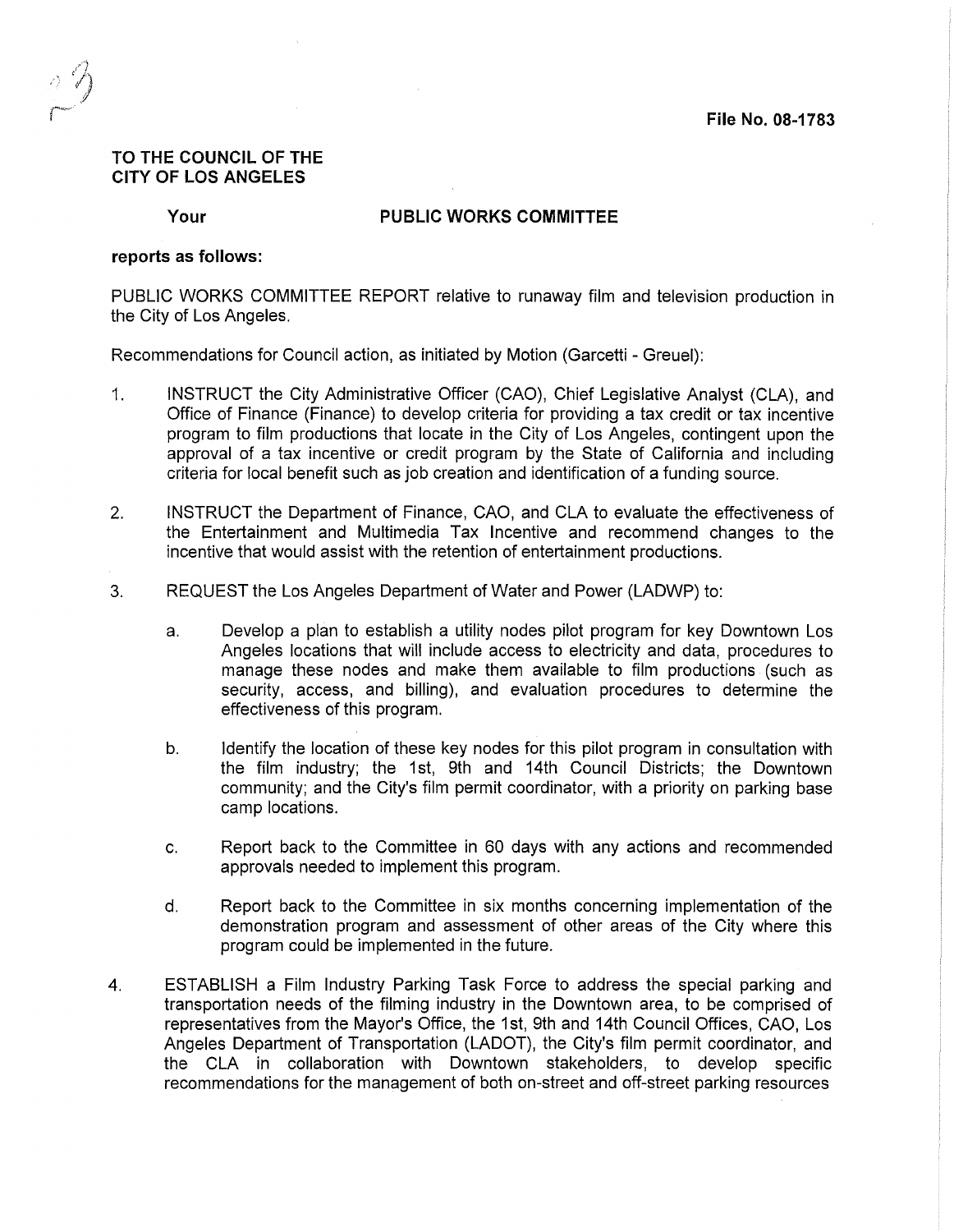in a manner which supports the continued use of Downtown for filming while recognizing the needs of Downtown residents, visitors and employees, including but not limited to:

- a. Streamlining parking regulations and policies
- b. Identifying targeted sites and zones for film making related parking, with a report to the Mayor and City Council within six months.
- 5. DIRECT the Film Industry Parking Task Force to identify vacant land in the immediate Downtown area that can effectively serve as staging areas for film productions, with a priority on governmentally owned parcels, and report back in 60 days with recommendations to make these sites available to film productions at low or no cost.
- 6. ESTABLISH a City Film Task Force comprised of City departments and agencies, chaired by the CAO and including the CLA, Los Angeles Police Department LAPD), Los Angeles Fire Department (LAFD), LADOT, Bureau of Street Services (BOSS), Community Redevelopment Agency (CRA), Council Offices, Mayor's Office and the film permit coordinator, and others as appropriate, to meet regularly to consider long-term and emerging film policy issues and address industry needs and Concerns.
- 7. DIRECT the CAO to work with FilmLA to create and offer a. moderated on-line listing of public and private facilities available for film production use; including site location, facilities available, rates, and other relevant considerations.
- 8. DIRECT the relevant entities to report back to Council within 60 days in regard to the progress made in connection with Recommendation Nos. 1-7.

Fiscal Impact Statement: None submitted by the City Engineer. Neither the CAO or the Chief Legislative Analyst has completed a financial analysis of this report.

#### Community Impact Statement Submitted: No

**(Jobs, Business Growth and Tax Reform Committee report to be submitted in Council. If public hearing is not held in Committee, an opportunity for public comments will be provided.)** 

**(For background reports and materials related to this matter, contact the Legislative**  Assistant for the Jobs, Business Growth and Tax Reform Committee at 213-978-1077)

#### **SUMMARY**

On February 18, 2009, the Public Works Committee considered a February 17, 2009 CLA report in response to Motion (Garcetti - Greuel) relative to runaway film and television production in the City of Los Angeles. According to the CLA, in May 2008, ABC Television and the producers of the show Ugly Betty announced that they would move production of the program from Los Angeles to New York to take advantage of financial incentives offered by the State and City of New York. A study by the Los Angeles Economic Development Corporation concluded that a 1 hour program, such as Ugly Betty, generates 180 direct and 540 indirect jobs. Total earnings average \$44.2 million, and generate an average of \$880,000 in State sales tax revenue and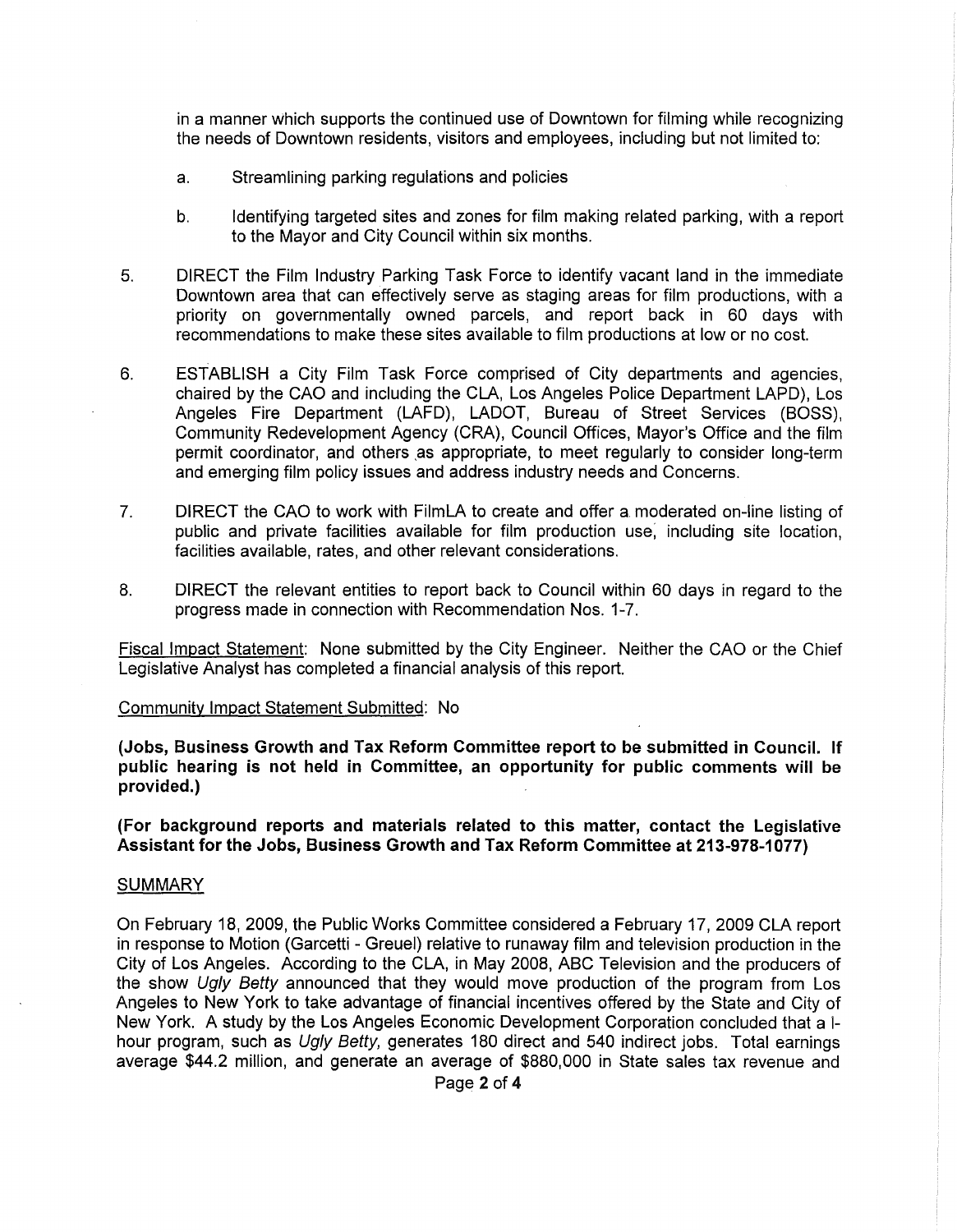\$223,000 in State income tax. All news reports indicate that the production was drawn to New York by tax credits offered by both the City and State of New York. Combined, these agencies offer a 35% tax credit. Most of the cast of Ugly Betty was originally from or lived in the New York area, making a permanent move to New York convenient for this specific sub-set of employees of the production.

The CLA then stated that the entertainment industry is in transition and with the creation of new broadcast and cable networks over the past 20 years, there has been a vast expansion in the types of programs that can be created and the outlets for their presentation. Additionally, the advent of fast internet access and sophisticated video games has created competing entertainment options that have undercut broadcast television. These fractured markets, combined with the current economic downturn, have resulted in reduced advertising revenue and an emphasis on "reality", talk programming and sports events which have much lower production costs.

Next, the CLA reported in identifying incentives that would encourage the entertainment industry to remain in Los Angeles. Several studies and reports have been prepared over the last few years related to this subject, including a report by the LADWP concerning the efficacy of utility nodes; a parking study by the Community Redevelopment Agency (CRA) that included recommendations concerning the film industry; and a study by Sarah Lorenzen, Assistant Professor at California State Polytechnic University, Pomona, concerning filming in Downtown Los Angeles.

As incentive programs in New York and other states show, the entertainment industry most directly responds to financial subsidies and tax incentives. Several attempts have been made to provide tax breaks or credits to film productions that occur in California. At present, the State legislature is considering a tax credit for film productions that locate in California as part of the economic stimulus component of the larger State budget deal. Reports indicate that \$500 million in tax credits will be available starting in Fiscal Year (FY) 2009-10, a 20-25% credit for qualified film productions, on a first-come, first-served basis, through FY 2014-15 for film productions that are made in California. The program will be implemented through the California Film Commission.

The City of is faced with a serious budget crisis and does not have funding available to provide direct credits or subsidies to entertainment productions that locate within the City. But future budgets may provide an opportunity for such incentives. One approach would be to create a benchmark in a relevant revenue source. If revenues in that revenue source exceed the benchmark, a portion of those funds would be placed into a tax incentive fund for assistance to film productions. Any tax incentive would be based the City receiving a public benefit, such as the creation of jobs in the City. If the City were to enact a tax incentive, it should be contingent upon the State providing a tax incentive as well. This would ensure that the combined City and State programs provide meaningful assistance to the film production and meaningful job creation and economic development to the City and State.

After further consideration and having provided an opportunity for public comment, the Committee moved to recommend approval of the recommendations as contained in the February 18, 2009 CLA report and detailed above in Recommendation Nos. 1-7. Additionally, the Committee moved to recommend directing and/or requesting all appropriate entities to report back to Council on 60 days in regard to progress made in implementing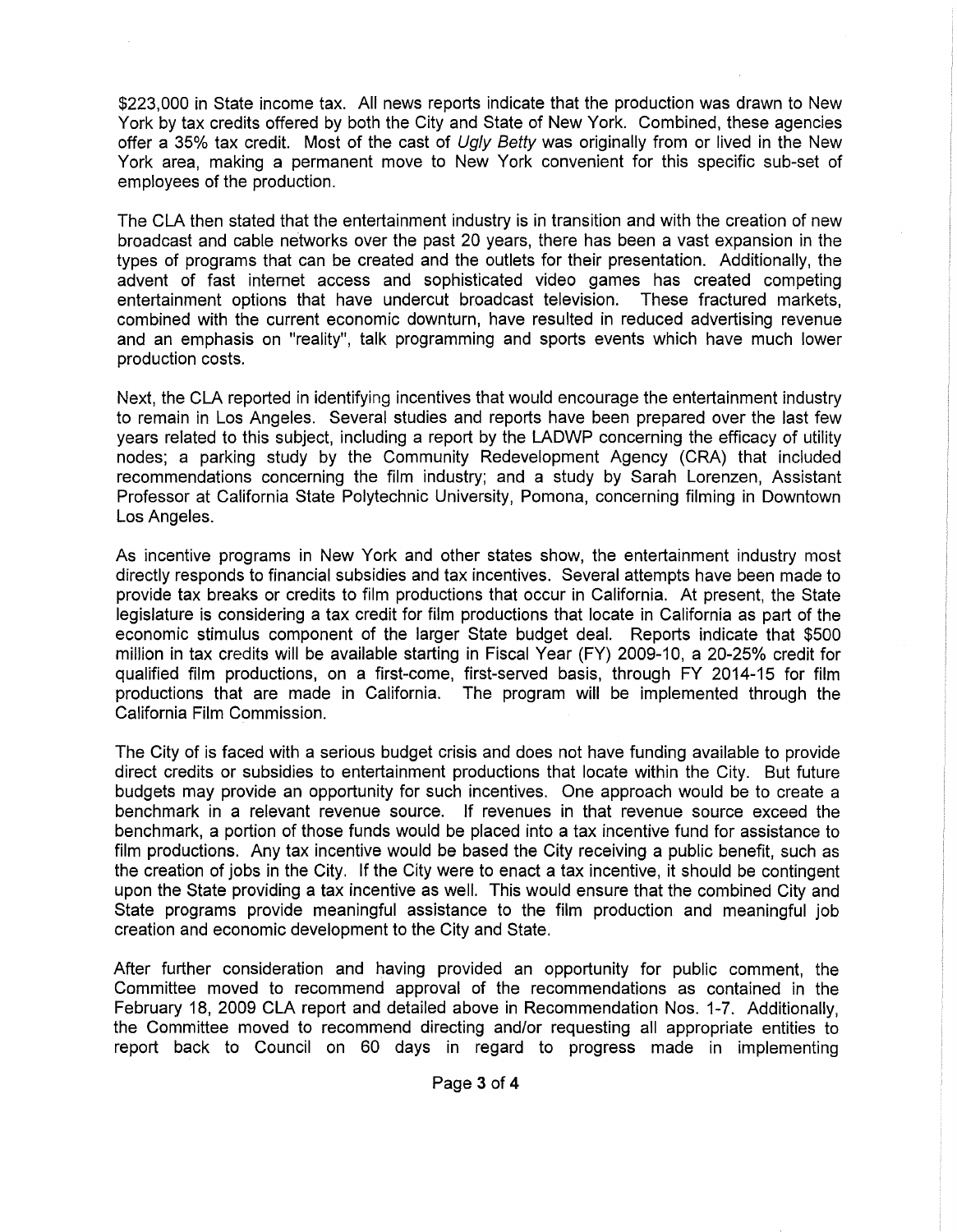Recommendation Nos. 1-7.

This matter is now submitted to Council for its consideration.

Respectfully submitted,

PUBLIC WORKS COMMITTEE

ADOPTED

K MAR 2 5 2009

LOS ANGELES CITY COUNCIL<br>See Hotmanne Motion , Busines Growth<br>Communication from Chain Jobs, Busines Growth

MEMBER ROSENDAHL: ALARC6N: SMITH: **VOTE** YES ABSENT YES

ARL 3/18/09 #081783

- Not Official Until Council Acts -

Page 4 of 4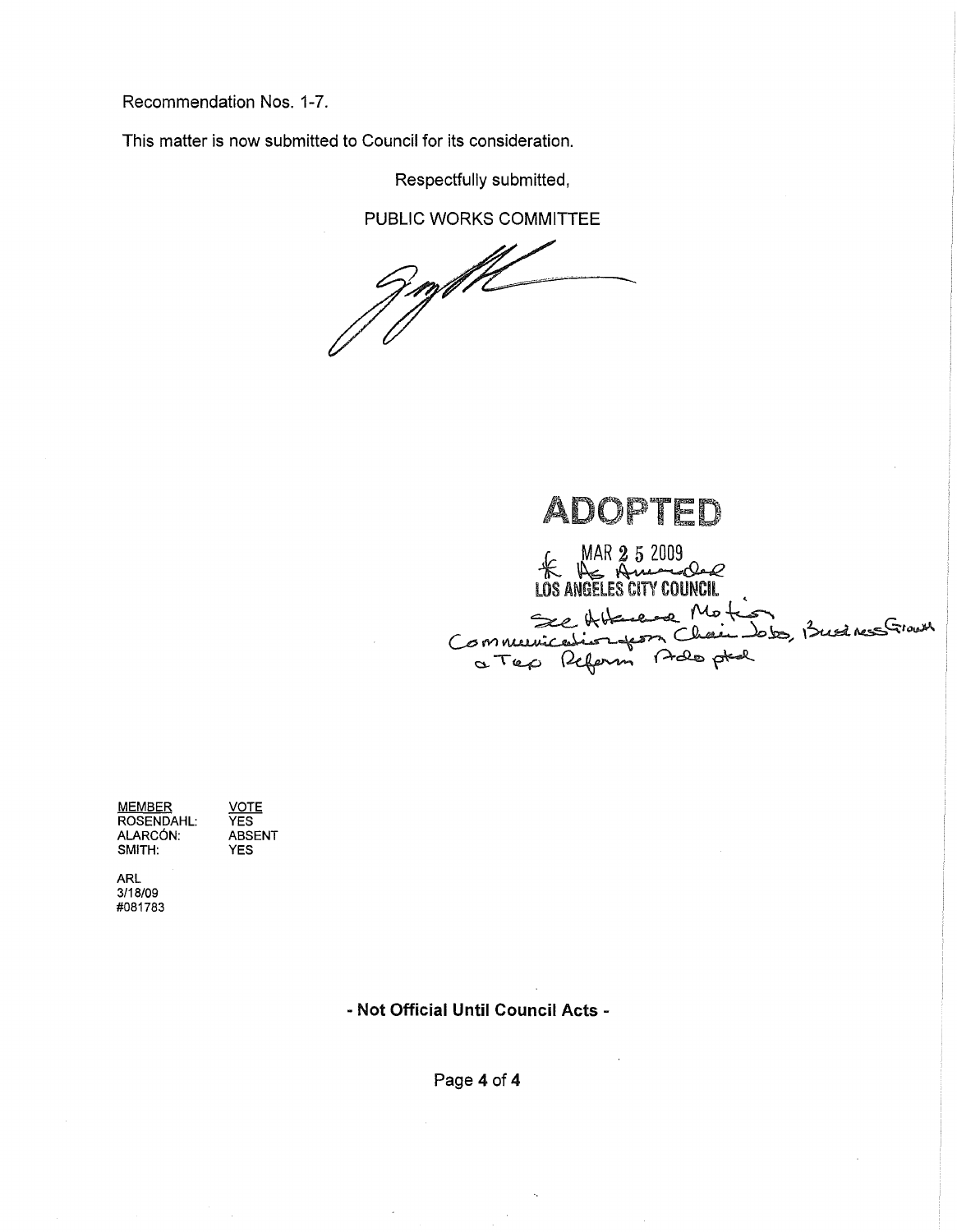# TO: LOS ANGELES CITY COUNCIL FILE NO. 08-1783

# FROM: COUNCILMEMBER GREIG SMITH, CHAIR JOBS, BUSINESS GROWTH, AND TAX REFORM COMMITTEE

COMMUNICATION FROM CHAIR, JOBS, BUSINESS GROWTH, AND TAX REFORM COMMITTEE relative to runaway film and television production in the City of Los Angeles.

Recommendations for Council action, as initiated by Motion (Garcetti - Greuel):

- 1. CONCUR with the Public Works Committee Report recommendations from its February 18, 2009 committee meeting (attached to the council file).
- 2. ADD the Harbor Department and the Los Angeles World Airports (LAWA) to the Film Industry Parking Task Force.
- 3. REQUEST that the Film Industry Parking Task Force report back to Council within 90 days with regard to the progress made in connection with all the recommendations of the Public Works Committee Report.

Fiscal Impact Statement: None submitted by the City Engineer. Neither the CAO or the Chief Legislative Analyst has completed a financial analysis of this report.

## Summary:

 $25$ 

At a special meeting on March 24, 2009, your Committee Chair considered Motion (Garcetti - Greuel) relative to runaway film and television production in the City. The motion states that our region like other parts of the country is experiencing economic pains. At this critical time it is important to attract and retain good jobs. The City lost the production of hit television show Ugly Betty to New York City. It is imperative that to look at the facts surrounding ABC's decision to move production to another city and take immediate steps to attract and retain jobs in Los Angeles.

During the consideration of this item, Chief Legislative Analyst staff discussed the recommendations made when this item was taken up by the Public Works Committee on February 18, 2009. Your Committee Chair concurred with the report with the additional recommendation of adding the LAWA and Harbor Department to the Film Industry Parking Task Force and for the said task force to report back in 90 days in regard to the progress made in connection with all the recommendations.

After additional discussion and offering the opportunity for public comment, approval of the recommendations as reflected above, was recommended. This matter is now forwarded to the Council for its consideration.

Respectfully submitted

.<br>M

GREIG SMITH, CHAIR JOBS, BUSINESS GROWTH, AND TAX REFORM COMMITTEE

ADOPTED

ESV 3-24-09 D81783jobs.doc